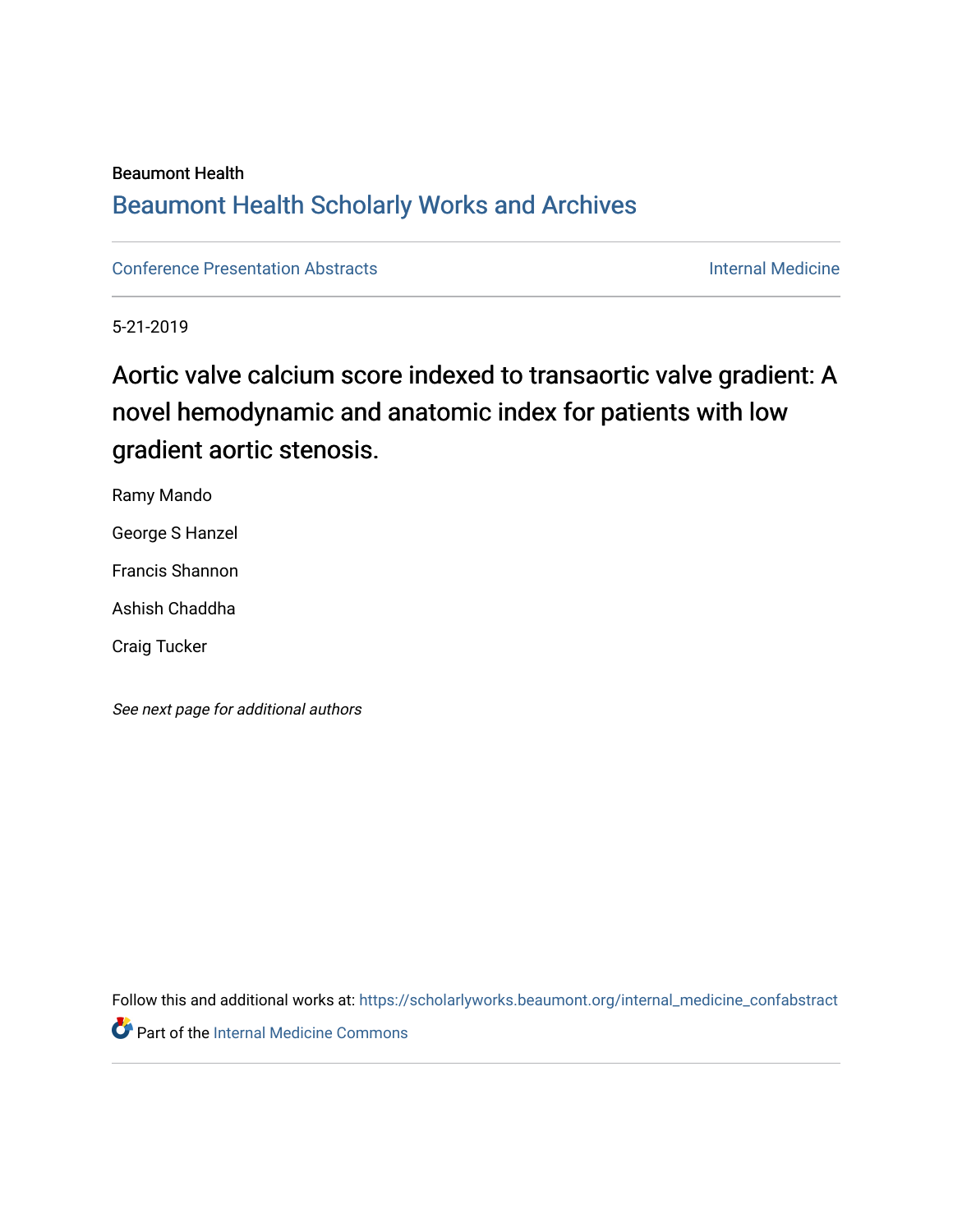### Authors

Ramy Mando, George S Hanzel, Francis Shannon, Ashish Chaddha, Craig Tucker, Michael Gallagher, Robert D Safian, and Amr E Abbas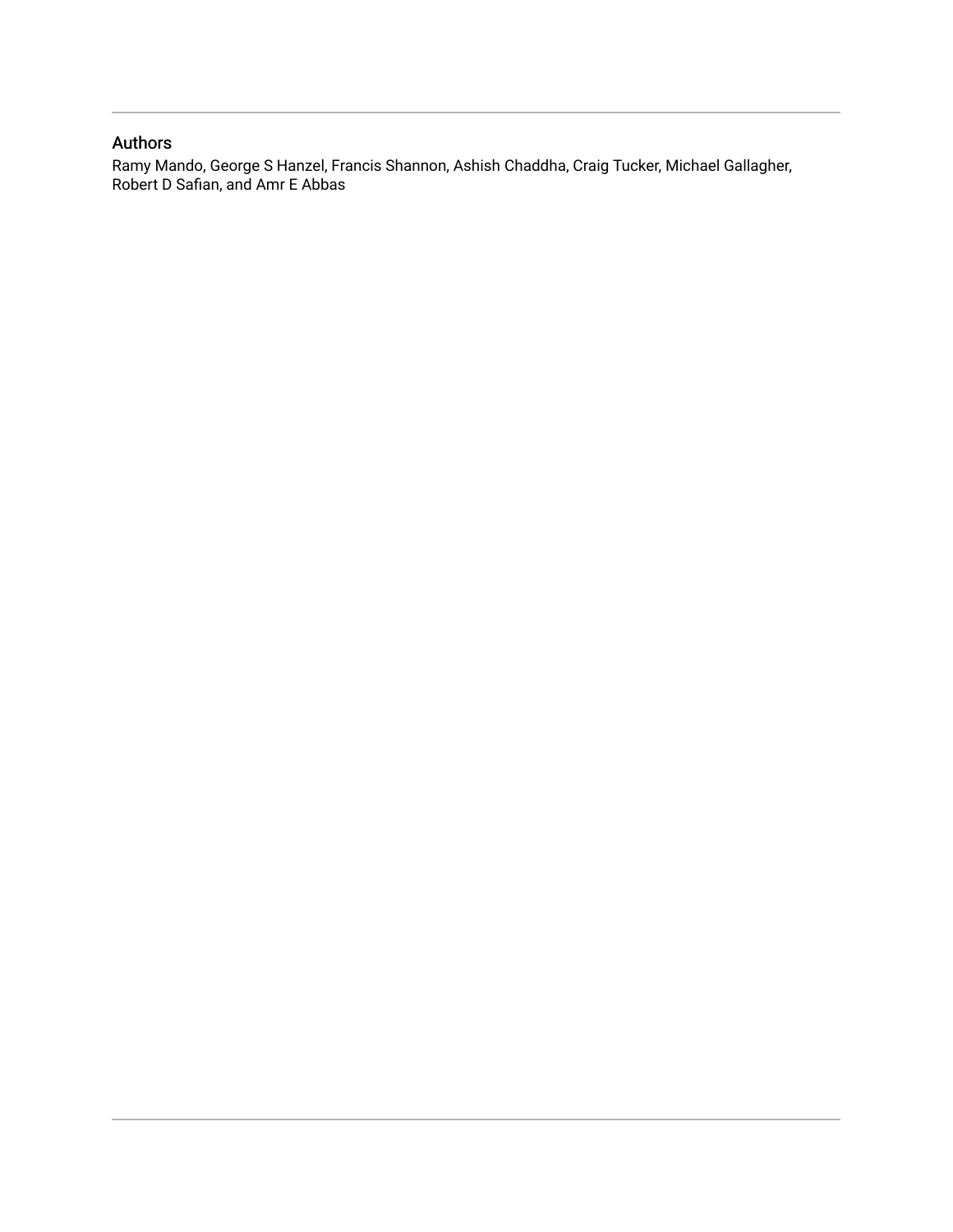

# **LAS VEGAS, NV MAY 19-22**

# Transaortic Valve Gradient: A Novel Hemodynamic and Anatomic Index for Patients with Low Gradient Aortic Stenosis

Tuesday, May 21, 2019

10:30 AM - 11:15 AM

*Belmont Ballroom 2-3, 4*

# **Poster Number**

II-33

# **Abstract**

#### **Background**

Aortic valve calcium score (AVCS) is a marker for aortic stenosis (AS) severity. We sought to evaluate the effect of aortic valve (AV) variables of flow defined by stroke volume index (SVI), area (AVA), and gradient (MG) on AVCS and study the role of AVCS/MG ratio in patients with low gradient AS.

#### **Methods**

We retrospectively studied patients undergoing transcatheter aortic valve replacement (TAVR) for severe AS (defined by Echo, Cath, and multimodality team consensus) at our institution from January 1, 2014 through September 1, 2018. AVCS was compared among patient groups defined by their MG (low < or high ≥40 mmHg), echocardiographic SVI (low < or normal ≥35 mL/m<sup>2</sup>), and AVA (< 0.8 or ≥0.8 cm<sup>2</sup>) using a three-way factorial ANOVA. The AVCS/MG ratio was developed and compared to AVCS and AVCS/cm $^2$  (annular area) to identify severe AS in patients with low gradient. AVCS/MG was developed based on AVSC (AU) 2000 in males, and 1600 in females/ 40 mmHg (50 and 30, retrospectively)

#### **Results**

Our analysis included 272 patients. AVCS was significantly higher in patients with high compared to low MG (3414.8 +/- 1819.57, 2596.0 +/- 1385.1, respectively p = 0.00004). There was no difference in the AVCS between normal and low flow (2883.0 +/- 1679.3, 3154 +/- 1679.5, respectively p = 0.188); and small and larger AVA (3098.1 +/- 1642.4, 2871 +/- 1789.8, respectively  $p = 0.330$ ). In patients with low MG, the index AVCS/MG identified more patients with severe AS compared to AVCS or indexed AVCS to the annulus.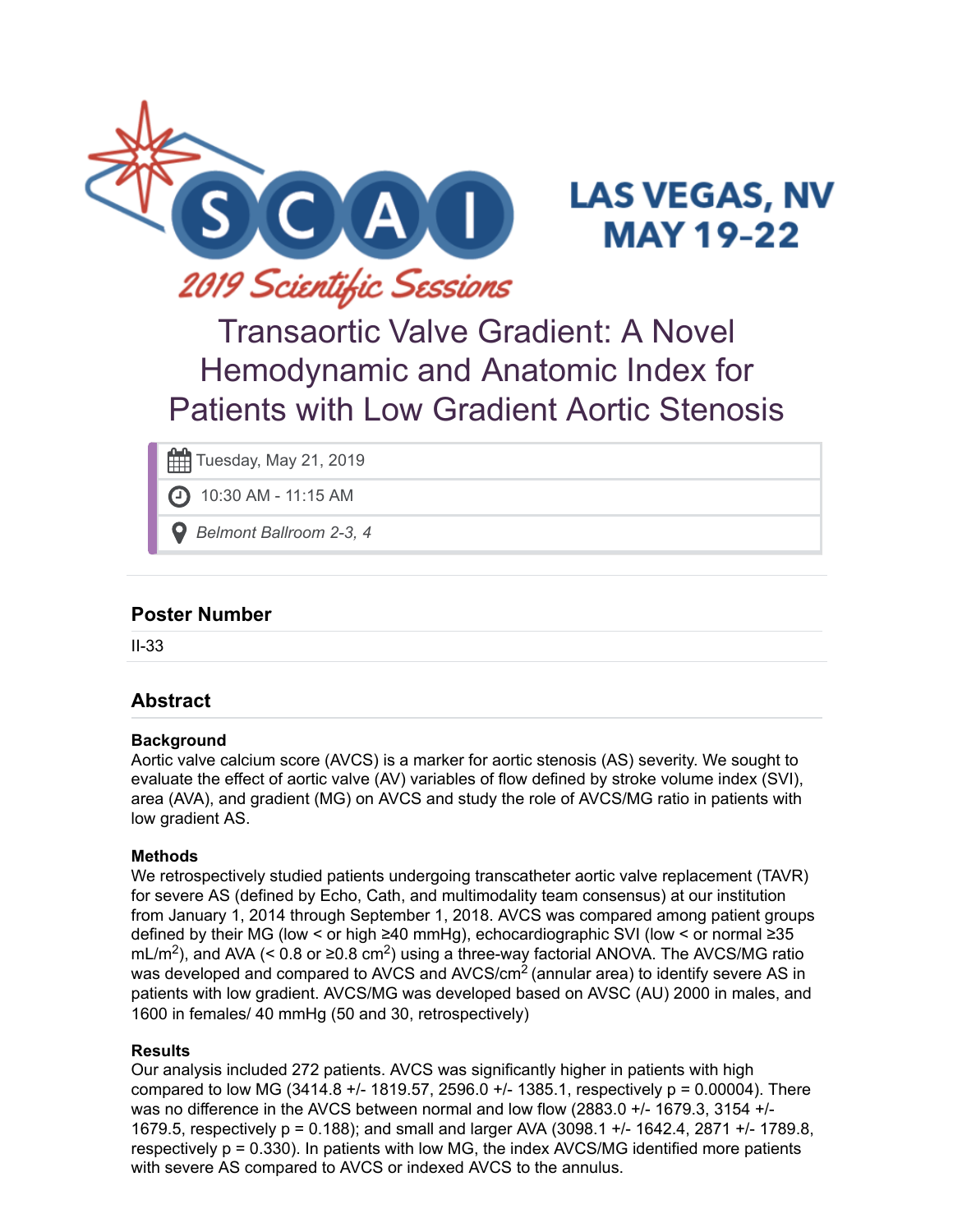#### **Conclusions**

AVCS is significantly higher in those with severe AS and high MG regardless of flow state or AVA. Furthermore, AVCS/MG more accurately predicts severe AS compared to AVCS in LG



| <b>Patients with LG AS</b> | Correctly<br><b>Classified</b> | Correctly<br><b>Classified</b> | Correctly<br><b>Classified</b> |
|----------------------------|--------------------------------|--------------------------------|--------------------------------|
| $N = 125$                  | 97/125                         | 101/125                        | 118/125                        |
|                            | (77.6%)                        | $(80.8\%)$                     | $(94.4\%)$                     |

AVCS/MG was developed based on AVSC 2000 in males, and 1600 in females/40 mmHg. Hence 50 in males and 30 in females. AVCS/MG accurately classified patients with severe low-gradient aortic stenosis in 94.4% of cases.

### **Presenter**



**[Ramy Mando, MD](https://scai.confex.com/scai/2019/meetingapp.cgi/Person/37532)** Beaumont Health

[George S. Hanzel, M.D., FSCAI](https://scai.confex.com/scai/2019/meetingapp.cgi/Person/578) William Beaumont Hospital

[Francis Shannon, M.D.](https://scai.confex.com/scai/2019/meetingapp.cgi/Person/37568) Beaumont Health